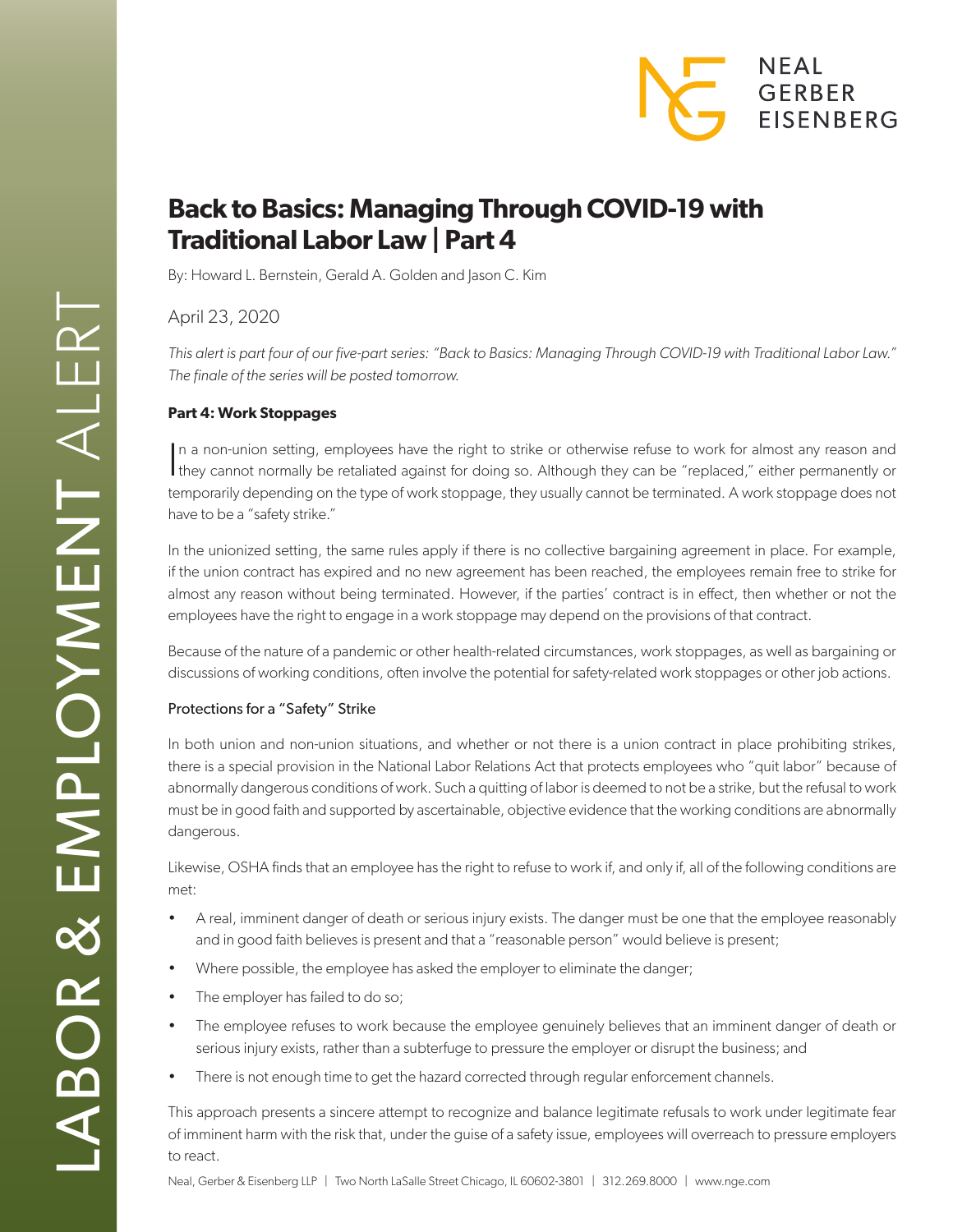## **NEAL GERBER EISENBERG**

### Violations of "No-Strike" Clause

As indicated above, generally unless a strike is a legitimate "safety" strike entitled to special protections, a strike or work stoppage during the term of a union contract may nonetheless be prohibited and may subject striking employees to discipline, including termination, even if the strike is because the employees are concerned about their safety. However, the employer must read the no-strike clause carefully to determine whether or not the work stoppage does, in fact, violate the contractual prohibitions. For example, does the clause allow "safety" strikes that may have a more liberal definition that the NLRB or OSHA standard? Does the clause permit "sympathy" strikes (strikes in support of other employees even if the striking employees are not in any imminent safety danger)? Does the clause allow strikes of short duration (for example, for 24 hours) before any adverse action can be taken?

### Intermittent Work Stoppages, Sit Down Strikes, Partial Strikes

Generally, while employees are permitted to engage in work stoppages designed to put pressure on employers to try to influence change, that right is balanced with the general right of the employer to use certain economic weapons and other tactics in order to remain in operation. Many of the tactics developed by unions over the years have attempted to create such pressure while, at the same time, depriving the employer of the right to operate and, therefore, have been found by the NLRB to be unlawful.

One such tactic is the intermittent work stoppage, a device where the union or a group of employees strikes for a short period of time, perhaps a few hours or a few days, then returns to work. The employees will then work for several more days and then, without warning, will engage in another work stoppage lasting only a few hours or a few days. In each instance, the work stoppage is timed to effectively prevent the employer from planning or engaging in a normal course of business.

An intermittent work stoppage is unprotected, and employees who engage in the tactic can be disciplined. The difficulty with intermittent work stoppages is that the NLRB has been somewhat inconsistent in how many times the employees can engage in the tactic before it loses its protection. However, several short work stoppages that were part of a common strategy to harass the employer were unprotected. But, several short work stoppages, each to publicize different grievances, remained protected.

A partial strike is another tactic designed to put maximum pressure on the employer yet make it difficult for the employer to conduct business as usual. A partial strike is one where employees will perform some, but less than all, of their jobs. For example, employees may work during their normal scheduled hours but may refuse all overtime. Or, they may perform some tasks but refuse to perform others. Or, they may engage in a slowdown or "work to rules" tactics where they perform exactly (but the minimum of) what is required of them. In such cases, the NLRB again tries to enforce the balance between the employees' right to pressure the employer with the inability of the employer to conduct normal business operations.

Sit down strikes are, as their name suggests, circumstances where employees simply refuse to perform any work yet they refuse to leave the employer's property when directed to do so, thereby depriving the employer of productive use of its own property. Sit down strikes have routinely been found to be unlawful although there are cases where employees have briefly refused to return to work, insisting that they are only refusing to work pending a meeting with management to discuss a serious issue. At that point, the employer can either agree to meet with the employees and then direct them to return to work; or, the employer can refuse such meeting and direct them to return to work. In either case, once the employees have been directed to return to work, they must either do so or leave the property and convert their activities into a real strike.